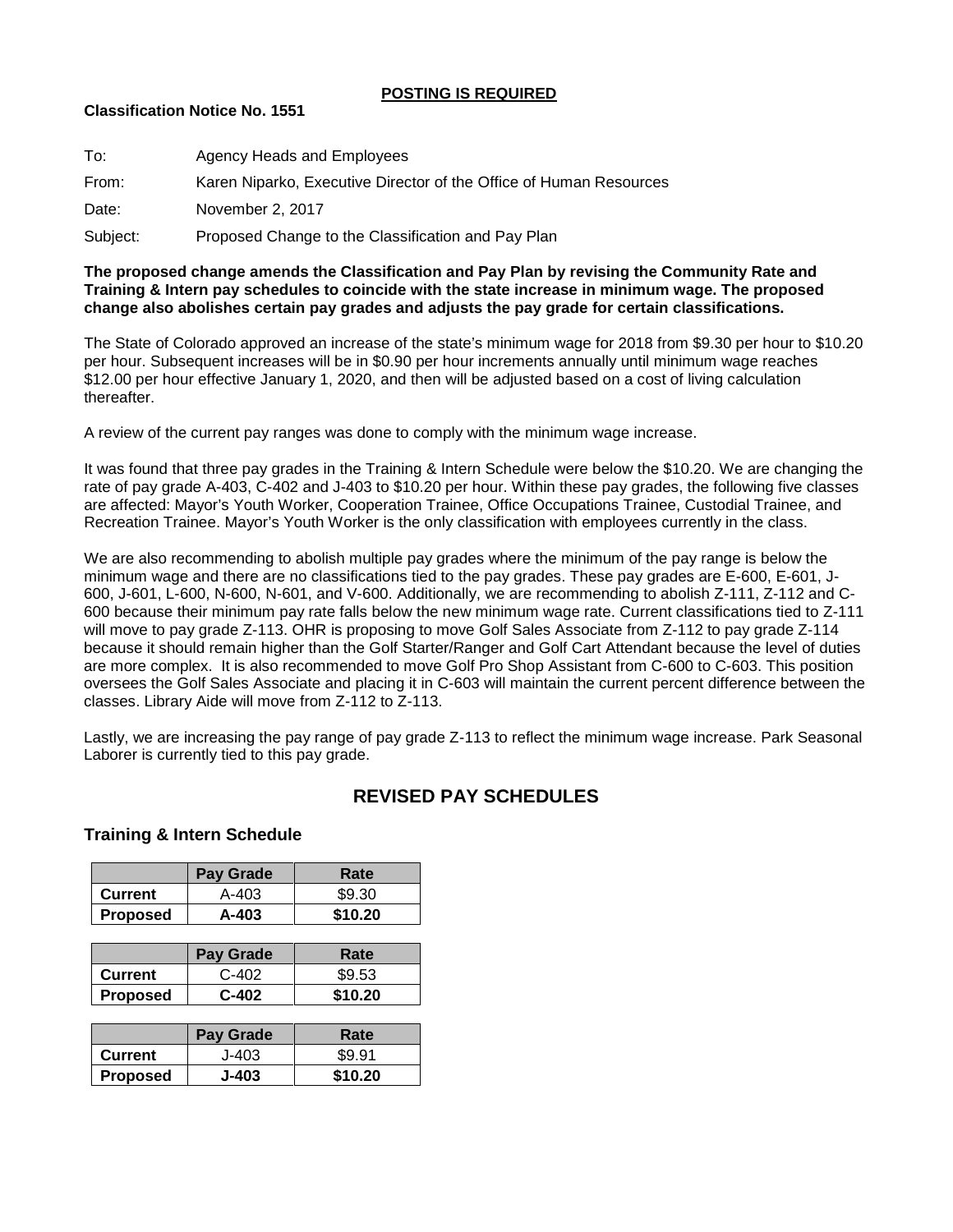# **Community Rate Schedule**

|                 | Pay<br>Grade | Range<br><b>Minimum</b> | <b>2nd Quartile</b><br><b>Minimum</b> | Range<br><b>Midpoint</b> | 4th<br>Quartile<br><b>Minimum</b> | Range<br><b>Maximum</b> |
|-----------------|--------------|-------------------------|---------------------------------------|--------------------------|-----------------------------------|-------------------------|
| <b>Current</b>  | Z-113        | \$10.06                 | \$10.99                               | \$11.92                  | \$12.85                           | \$13.78                 |
| <b>Proposed</b> | Z-113        | \$10.20                 | \$11.14                               | \$12.09                  | \$13.03                           | \$13.97                 |

# **ABOLISHED PAY GRADES & ASSOCIATED RANGES**

| Pay Grade | Range<br><b>Minimum</b> | 2nd Quartile<br><b>Minimum</b> | Range<br><b>Midpoint</b> | 4th<br>Quartile<br><b>Minimum</b> | Range<br><b>Maximum</b> |
|-----------|-------------------------|--------------------------------|--------------------------|-----------------------------------|-------------------------|
| $C-600$   | \$10.02                 | \$11.17                        | \$12.33                  | \$13.48                           | \$14.63                 |
| E-600     | \$9.57                  | \$10.67                        | \$11.77                  | \$12.87                           | \$13.97                 |
| $E - 601$ | \$10.01                 | \$11.16                        | \$12.31                  | \$13.46                           | \$14.61                 |
| $J-600$   | \$9.55                  | \$10.65                        | \$11.75                  | \$12.84                           | \$13.94                 |
| $J - 601$ | \$9.98                  | \$11.13                        | \$12.28                  | \$13.42                           | \$14.57                 |
| $L-600$   | \$10.16                 | \$11.32                        | \$12.49                  | \$13.66                           | \$14.83                 |
| N-600     | \$9.69                  | \$10.81                        | \$11.92                  | \$13.04                           | \$14.15                 |
| N-601     | \$10.13                 | \$11.30                        | \$12.46                  | \$13.63                           | \$14.79                 |
| $V-600$   | \$10.10                 | \$11.27                        | \$12.43                  | \$13.59                           | \$14.75                 |
| $Z - 111$ | \$9.30                  | \$10.16                        | \$11.02                  | \$11.88                           | \$12.74                 |
| $Z - 112$ | \$9.38                  | \$10.25                        | \$11.12                  | \$11.98                           | \$12.85                 |

# **PAY RATE OR PAY RANGE CHANGE**

| <b>CLASS</b><br><b>CODE</b> | <b>CLASSIFICATION</b><br><b>TITLE</b> | Total # of<br><b>Employees</b> | <b>CURRENT PAY GRADE &amp;</b><br><b>RANGE</b> | <b>PROPOSED PAY GRADE &amp;</b><br><b>RANGE</b> |
|-----------------------------|---------------------------------------|--------------------------------|------------------------------------------------|-------------------------------------------------|
| TA1585                      | Mayor's Youth Worker                  | 11                             | A-403 (\$9.30)                                 | A-403 (\$10.20)                                 |
|                             |                                       | $\Omega$                       |                                                |                                                 |
| <b>TC0004</b>               | <b>Cooperation Trainee</b>            |                                | C-402 (\$9.53)                                 | C-402 (\$10.20)                                 |
|                             | <b>Office Occupations</b>             | $\Omega$                       |                                                |                                                 |
| <b>TC0005</b>               | Trainee                               |                                | C-402 (\$9.53)                                 | C-402 (\$10.20                                  |
|                             |                                       | $\Omega$                       |                                                |                                                 |
| TJ1876                      | <b>Custodial Trainee</b>              |                                | J-403 (\$9.91)                                 | J-403 (\$10.20)                                 |
| TA2585                      | <b>Recreation Trainee</b>             | 0                              | A-403 (\$9.30)                                 | A-403 (\$10.20)                                 |
| RG2944                      | <b>Golf Sales Associate</b>           | 53                             | Z-112 (\$9.38-\$11.12-\$12.85)                 | Z-114 (\$10.79-\$12.79-\$14.78)                 |
| CG2378                      | Golf Starter/Ranger                   | 34                             | Z-111 (\$9.30-\$10.37-\$12.74)                 | Z-113 (\$10.20-\$12.09-\$13.97)                 |
| CG2943                      | <b>Golf Cart Attendant</b>            | 35                             | Z-111 (\$9.30-\$11.02-\$12.74)                 | Z-113 (\$10.20-\$12.09-\$13.97)                 |
| CC2526                      | Golf Pro Shop Assistant               | 5                              | C-600 (\$10.02-\$12.33-\$14.63)                | C-603 (\$11.46-\$14.10-\$16.73)                 |
| LG2888                      | Library Aide                          | 8                              | Z-112 (\$9.38-\$11.12-\$12.85)                 | Z-113 (\$10.20-\$12.09-\$13.97)                 |
| CG2113                      | Park Seasonal Laborer                 | 171                            | Z-113 (\$10.06-\$11.92-\$13.78)                | Z-113 (\$10.20-\$12.09-\$13.97)                 |
| RG2909                      | <b>Recreation Assistant</b>           | 324                            | $($9.30 - $11.02 - $12.74)$<br>$Z - 111$       | Z-113 (\$10.20-\$12.09-\$13.97)                 |
| RG2401                      | Lifeguard                             | 392                            | $($9.30 - $11.02 - $12.74)$<br>$Z - 111$       | Z-113 (\$10.20-\$12.09-\$13.97)                 |
| RG2347                      | Usher                                 | 79                             | Z-111 (\$9.30-\$11.02-\$12.74)                 | Z-113 (\$10.20-\$12.09-\$13.97)                 |

Per Career Service Rule 7-37 A – "If it is determined, as a result of an audit or maintenance study, that changes to the classification and pay plan are necessary, the effective date of any resulting changes to the classification and pay plan shall be the beginning of the first work week following approval by the Mayor or by the City Council over the Mayor's veto."